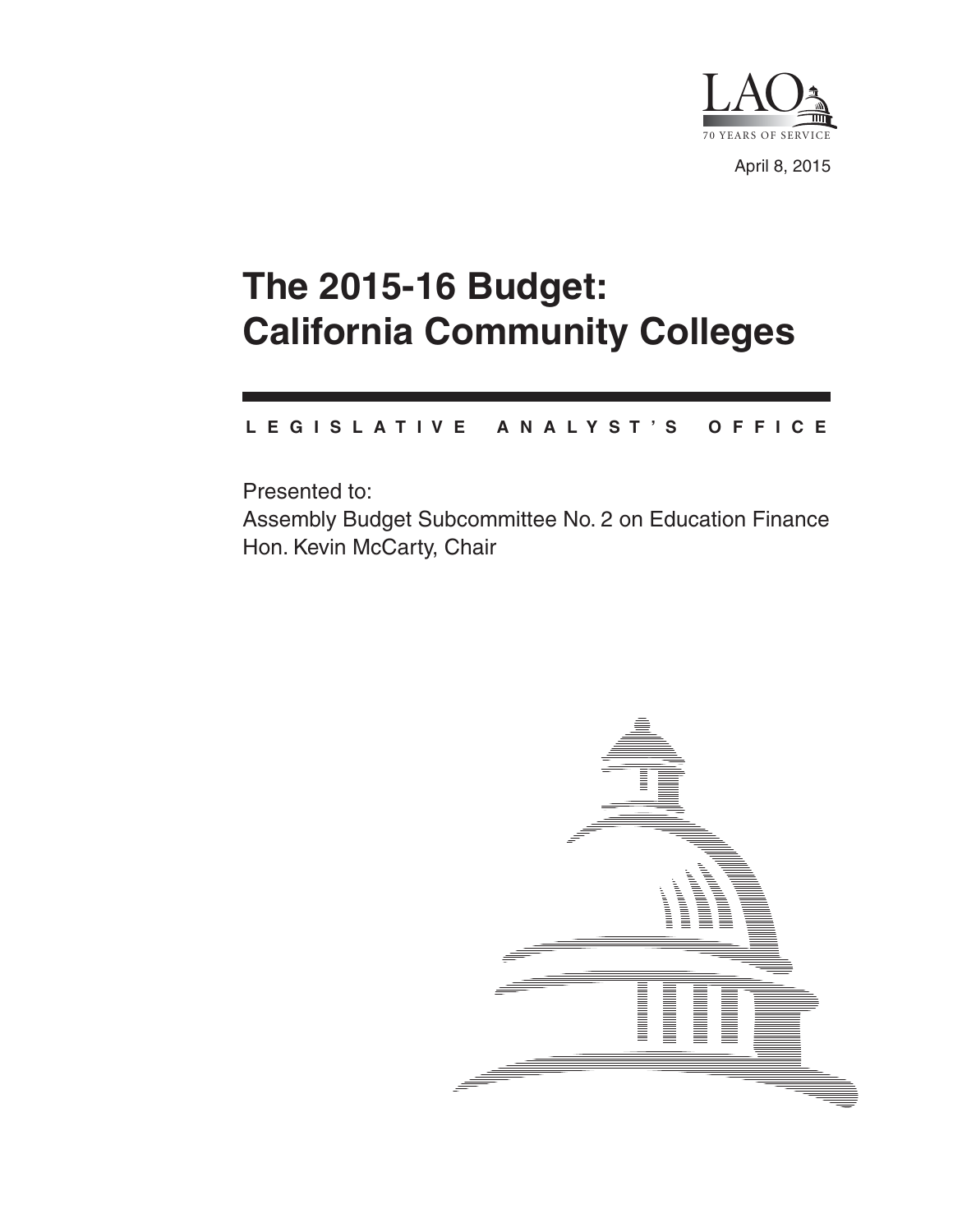

## **Background on California Community Colleges (CCC)**

 **Governed by 72 Local Governing Boards Operating 112 Colleges**



**V** Overseen by State Board of Governors



 **Served 2.3 Million Students (Unduplicated Headcount) in 2013-14**

- 54 percent of students were female and 46 percent were male.
- 57 percent of students were between 18 and 24 years of age.
- Ethnically diverse.





**Nearly 50 Percent of CCC Students Are Financially Needy**



 **About 90 Percent of Incoming Students Are Assessed at Below College Level in English, Math, or Both**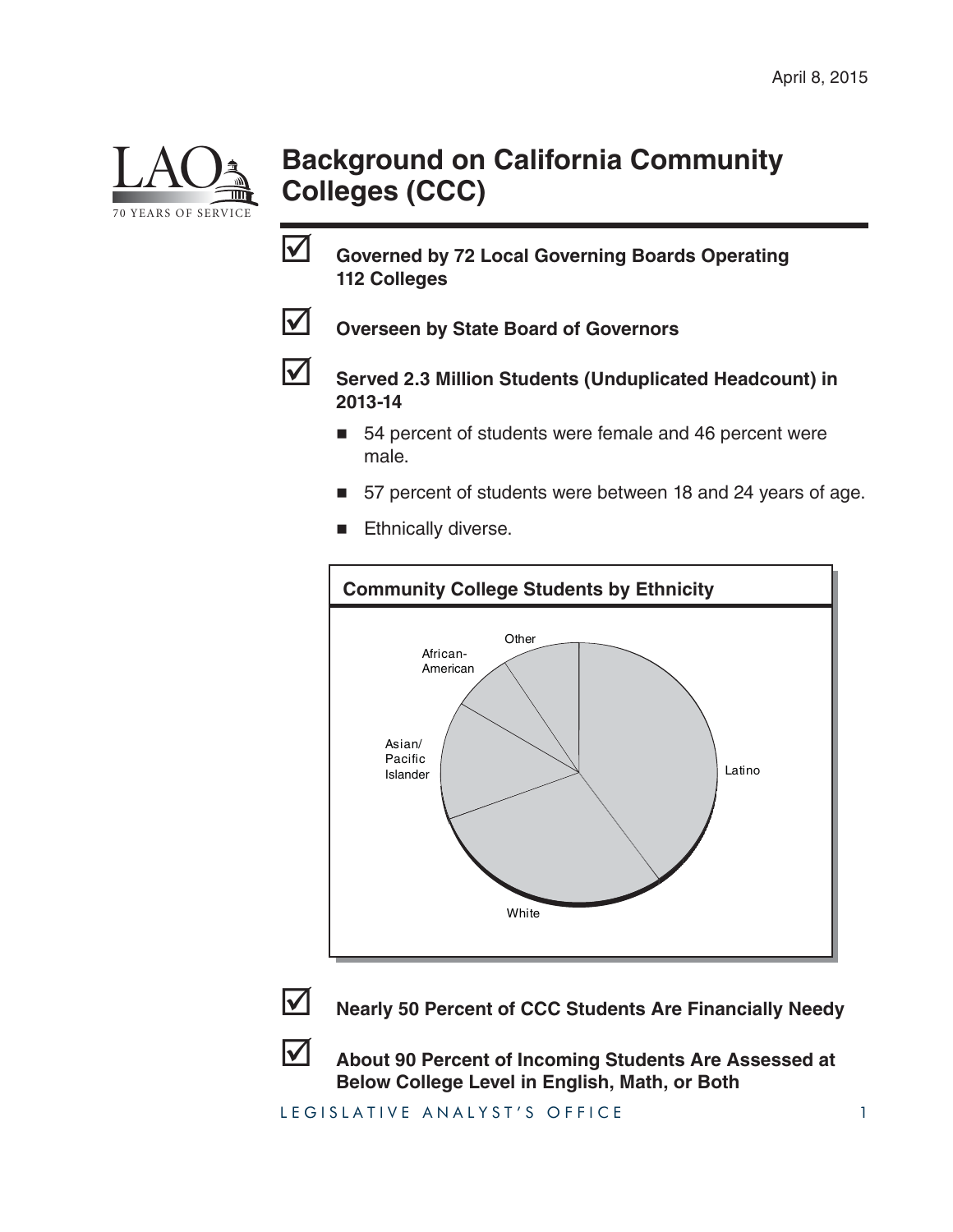

## **Overview of Governor's CCC Budget Plan**



#### **Increases CCC Proposition 98 Funding by \$728 Million (11 Percent) in 2015-16**

- Funding grows from \$6.9 billion in 2014-15 to \$7.6 billion in 2015-16.
- The CCC system would receive 10.9 percent of total Proposition 98 funding in budget year (excluding Adult Education Block Grant funds).



**Spends Increase on Ongoing and One-Time Purposes** 



**ID Increases Spending for Both Apportionments and Categorical Programs**



**No Changes to Enrollment Fee Levels**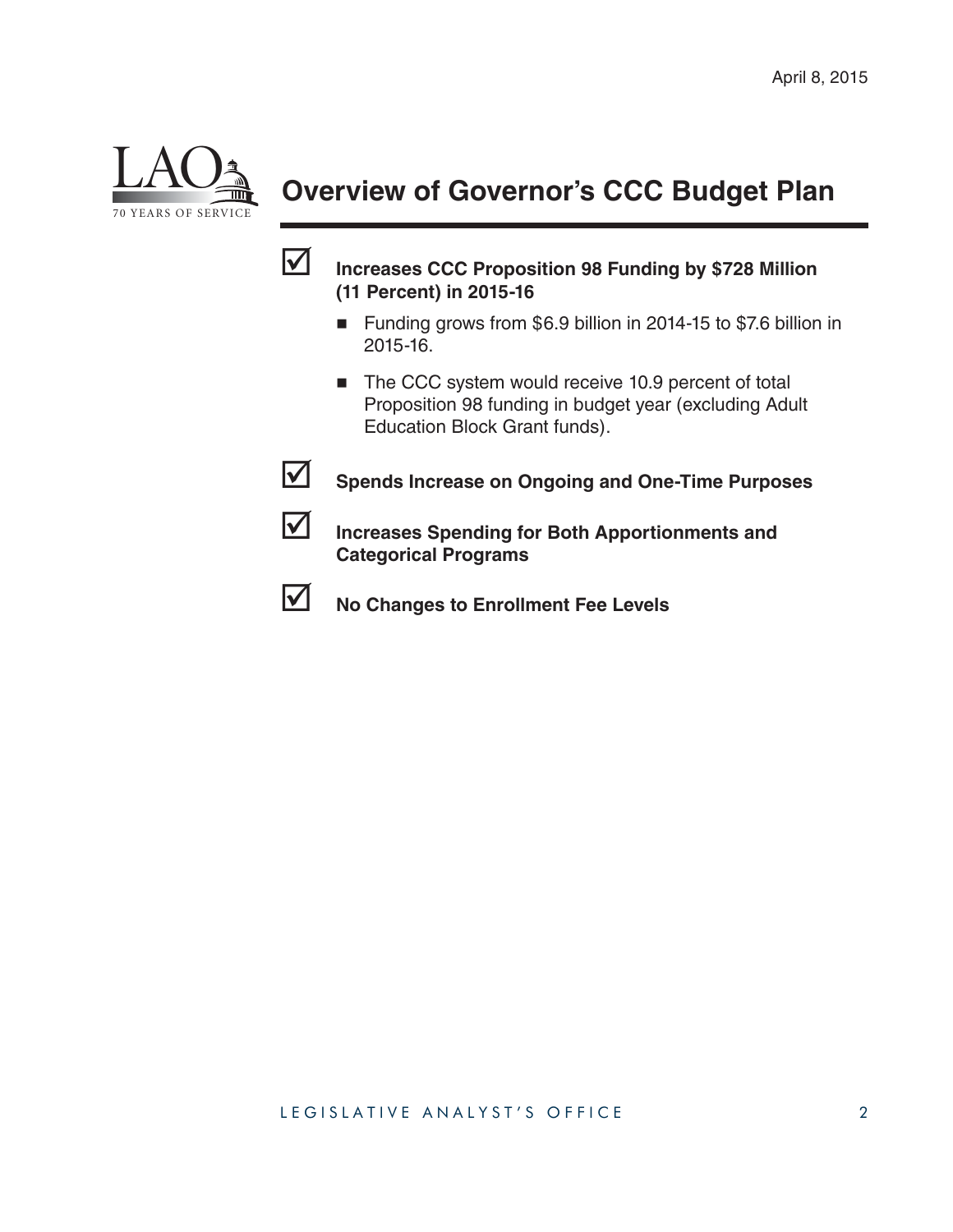

# **Governor's CCC Proposals**

| <b>Proposition 98 Spending Changes for Community Colleges</b> |                    |  |  |  |
|---------------------------------------------------------------|--------------------|--|--|--|
| (In Millions)                                                 |                    |  |  |  |
| 2014-15 Budget Act                                            | \$6,602            |  |  |  |
| Mandate backlog (one time)                                    | \$146              |  |  |  |
| Deferrals paydown (one time)                                  | 94                 |  |  |  |
| Career technical education Pathways Initiative (one time)     | 48                 |  |  |  |
| Other adjustments                                             | 12                 |  |  |  |
| Total 2014-15 Changes                                         | \$301              |  |  |  |
| <b>Revised 2014-15 Spending</b>                               | \$6,902            |  |  |  |
| <b>Back Out One-Time Actions</b>                              |                    |  |  |  |
| Mandate backlog                                               | $-$196$            |  |  |  |
| Deferral paydown                                              | $-158$             |  |  |  |
| Deferred maintenance                                          | $-148$             |  |  |  |
| Workforce development program                                 | -50                |  |  |  |
| Career technology pathways programs                           | -48                |  |  |  |
| Subtotal                                                      | $(-$599)$          |  |  |  |
| <b>Technical Changes</b>                                      |                    |  |  |  |
| Enhanced noncredit rate adjustment per statute                | \$49               |  |  |  |
| Other                                                         | $-23$              |  |  |  |
| Subtotal                                                      | (\$26)             |  |  |  |
| <b>Policy Changes</b>                                         |                    |  |  |  |
| Adult education consortia                                     | \$500              |  |  |  |
| Student support programs                                      | 200                |  |  |  |
| Apportionment increases to be specified at May Revision       | 170                |  |  |  |
| Additional apportionment increases                            | 125                |  |  |  |
| Mandate backlog                                               | 125                |  |  |  |
| Enrollment growth (2 percent)                                 | 107                |  |  |  |
| Cost-of-living adjustment (1.58 percent)                      | 92                 |  |  |  |
| Apprenticeship instruction                                    | 29                 |  |  |  |
| Enrollment stability funding<br>Subtotal                      | $-47$<br>(\$1,301) |  |  |  |
| Total 2015-16 Changes                                         | \$728              |  |  |  |
| 2015-16 Proposed Spending                                     | \$7,630            |  |  |  |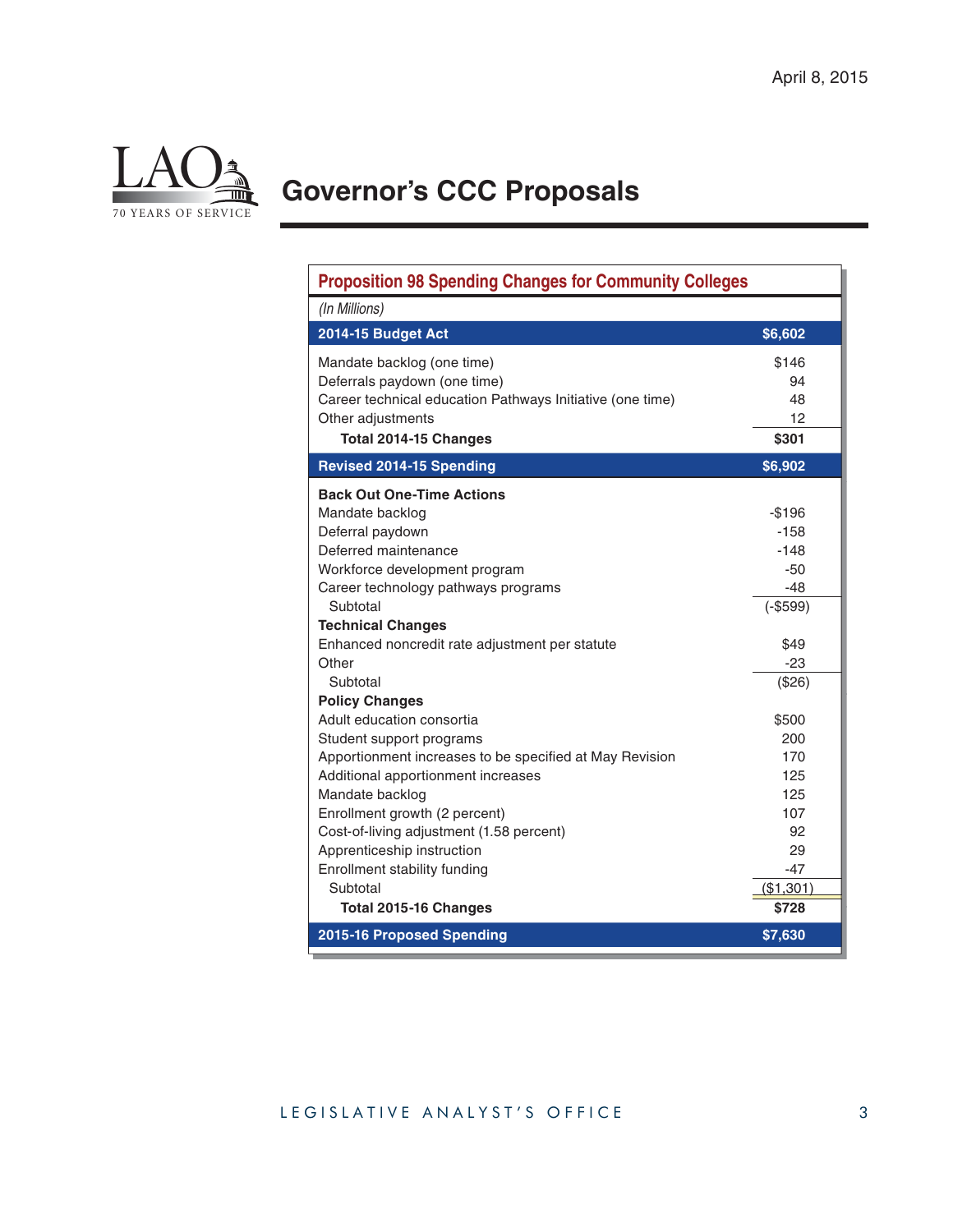

**CCC Programs**

## **Community College Programs Funded by Proposition 98**

*(Dollars in Millions)*

| וטווישעו ווו טווערן ווי                              |                |                |           | Change From 2014-15      |                |  |
|------------------------------------------------------|----------------|----------------|-----------|--------------------------|----------------|--|
|                                                      | 2013-14        | 2014-15        | 2015-16   | <b>Amount</b>            | <b>Percent</b> |  |
|                                                      |                |                |           |                          |                |  |
| <b>Apportionments</b>                                |                |                |           |                          |                |  |
| <b>General Fund</b>                                  | \$3,375        | \$3,270        | \$3,287   | \$17                     | 1%             |  |
| Local property taxes                                 | 2,178          | 2.321          | 2,628     | 307                      | 13             |  |
| Subtotals                                            | (\$5,553)      | (\$5,591)      | (\$5,915) | (\$324)                  | (6%)           |  |
| <b>Categorical Programs and Other Appropriations</b> |                |                |           |                          |                |  |
| Adult Education Block Grant <sup>a</sup>             | \$25           |                | \$500     | \$500                    | N/A            |  |
| Student Success and Support Program                  | 99             | \$272          | 472       | 200                      | 74%            |  |
| Mandate backlog payment                              | 80             | 196            | 125       | $-70$                    | $-36$          |  |
| Disabled Students Program                            | 84             | 114            | 114       |                          |                |  |
| <b>Extended Opportunity Programs and Services</b>    | 89             | 89             | 89        |                          |                |  |
| Financial aid administration                         | 68             | 69             | 69        |                          |                |  |
| Lease revenue bond payments                          | 64             | 65             | 56        | -9                       | $-14$          |  |
| Proposition 39 (grant and loan programs)             | 50             | 39             | 40        | 1                        | 1              |  |
| CalWORKs student services                            | 35             | 35             | 35        |                          |                |  |
| Mandate block grant <sup>b</sup>                     | 33             | 32             | 33        |                          |                |  |
| Apprenticeship (community colleges)                  | $\overline{7}$ | $\overline{7}$ | 31        | 24                       | 338            |  |
| Part-time faculty compensation                       | 25             | 25             | 25        |                          |                |  |
| Economic and Workforce Development                   | 23             | 73             | 23        | $-50$                    | -69            |  |
| Telecommunications and technology services           | 16             | 22             | 22        | $\overline{\phantom{0}}$ |                |  |
| Apprenticeship (school districts)                    | 16             | 16             | 20        | 5                        | 31             |  |
| <b>Student Success for Basic Skills Students</b>     | 20             | 20             | 20        |                          |                |  |
| Nursing grants                                       | 13             | 13             | 13        |                          |                |  |
| Online/technology initiative                         | 17             | 10             | 10        |                          |                |  |
| <b>Foster Parent Education Program</b>               | 5              | 5              | 5         |                          |                |  |
| <b>Fund for Student Success</b>                      | 4              | $\overline{4}$ | 4         |                          |                |  |
| Part-time faculty office hours                       | 4              | 4              | 4         |                          |                |  |
| Campus child care support                            | 3              | 3              | 3         |                          |                |  |
| <b>Equal Employment Opportunity</b>                  | 1              | 1              | 1         |                          |                |  |
| Transfer education and articulation                  | 1              | 1              | 1         |                          |                |  |
| District financial crisis oversight                  | 1              | 1              | 1         |                          |                |  |
| Other <sup>c</sup>                                   | 1              | 1              | 1         |                          |                |  |
| Career Technical Education Pathways Initiatived      | 48             | 48             |           | $-48$                    | $-100$         |  |
| Physical plant and instructional support             | 30             | 148            |           | $-148$                   | $-100$         |  |
| Subtotals                                            | (\$860)        | (\$1,311)      | (\$1,715) | (\$404)                  | (31%)          |  |
| <b>Totals</b>                                        | \$6,413        | \$6,902        | \$7,630   | \$728                    | 11%            |  |

a 2013-14 amount is for planning grants, available for expenditure over 2013-14 and 2014-15.

b Includes \$17,000 each year for mandate reimbursements.

c Includes part-time faculty health insurance and Academic Senate.

d 2014-15 amount is for 2015-16 program costs. State also provided \$48 million non-Proposition 98 General Fund in 2014-15 for 2014-15 program costs.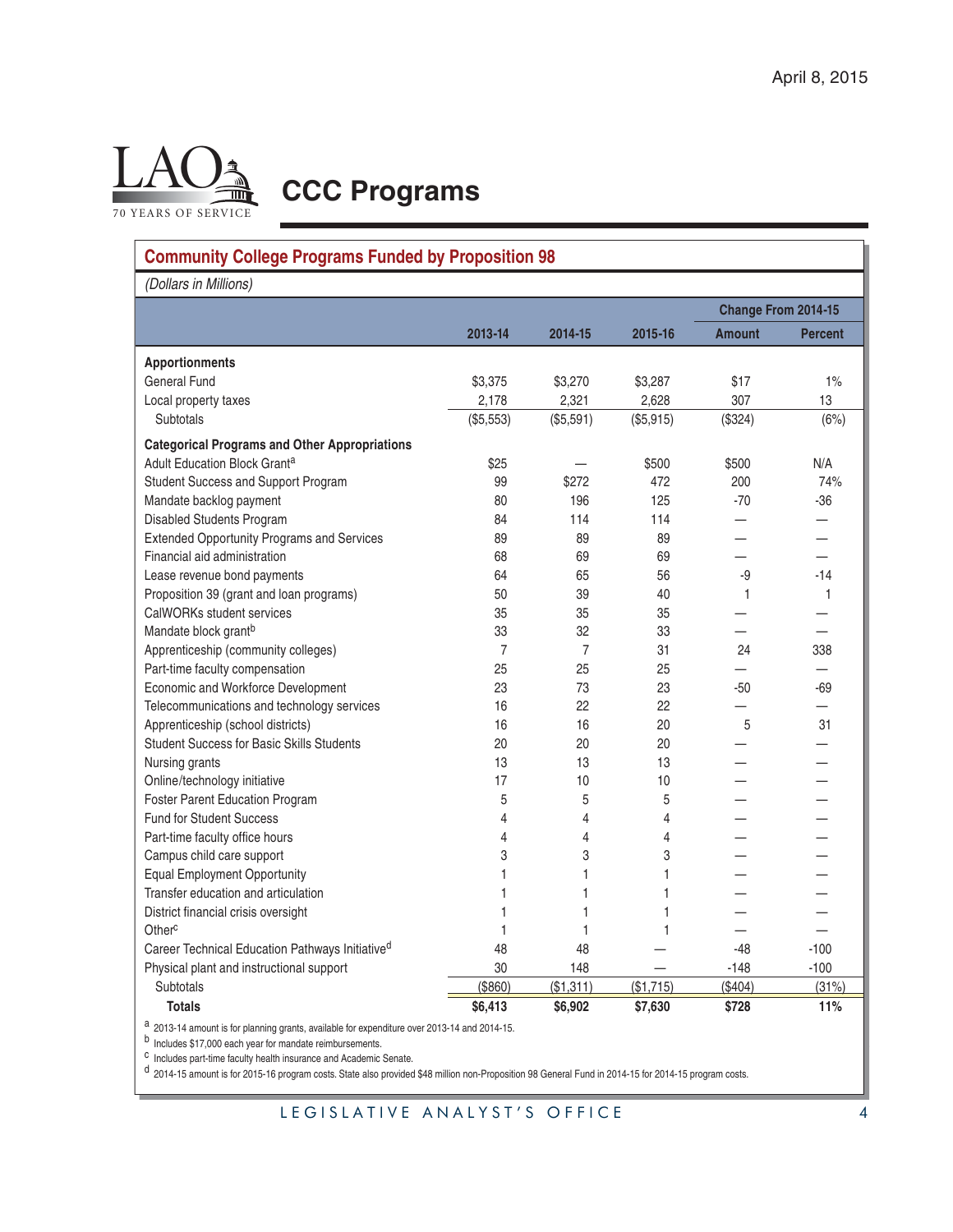

## **Governor's Budget: CCC Student Support Programs**



#### **Increases Funding for Student Success and Support Program (SSSP) by \$200 Million**

- \$100 million allocated to districts to increase assessment, placement, and orientation activities for new students, as well as academic counseling and tutoring for new and continuing students.
- Remaining \$100 million allocated to districts to implement student equity plans. The purpose of these plans is to identify and address disparities in access and outcomes among subgroups of CCC students.

#### **Brings Total Funding for Program to \$472 Million**

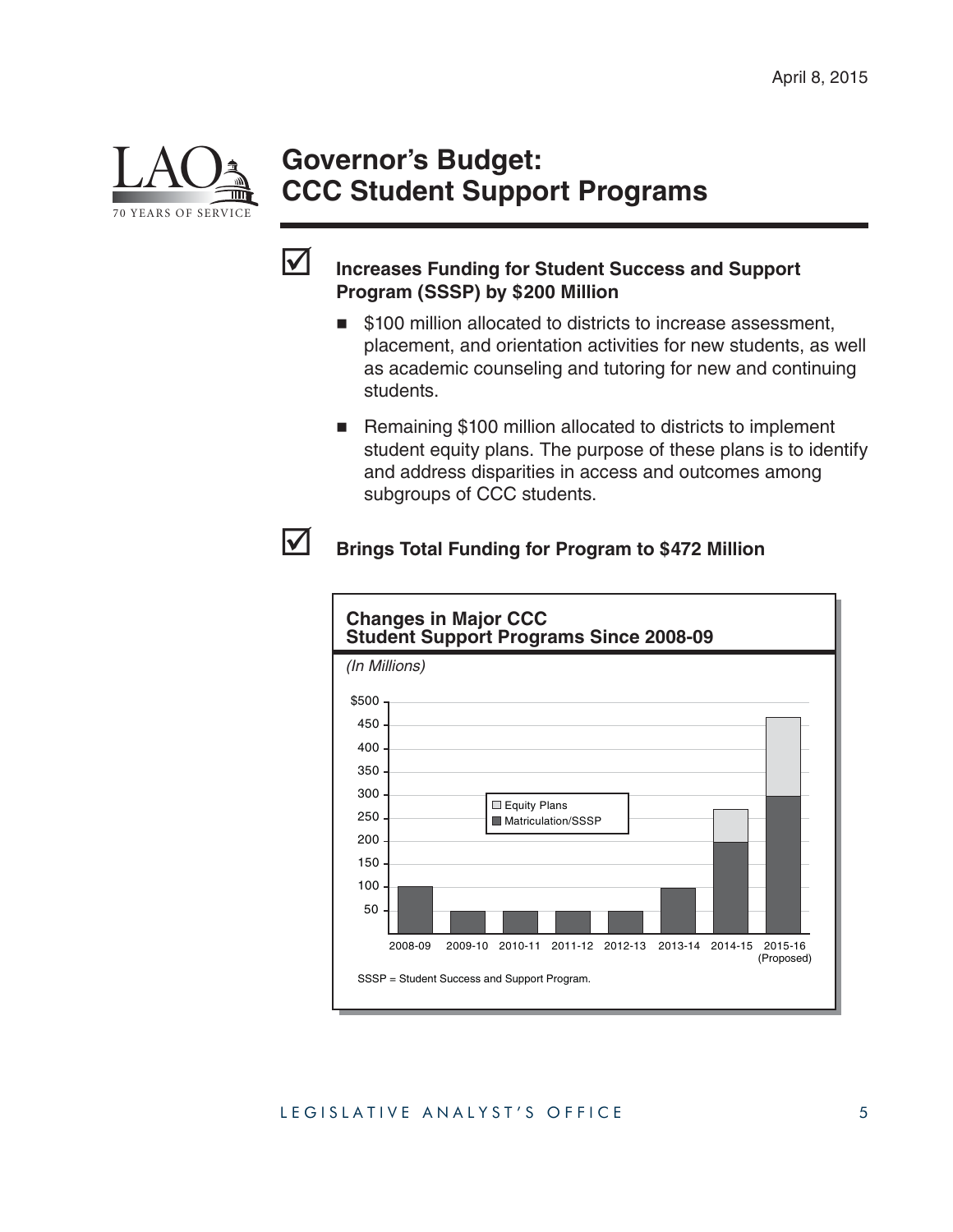

## **LAO Assessment: CCC Student Support Programs**



## **Rapid Large Augmentations Proving Difficult to Absorb**



## **Governor's Approach Too Narrowly Focused**

- $\blacksquare$  State authorizes specific types of support for CCC students through seven categorical programs (see next page).
- Student Success Task Force: "current approach results in organizational silos that are inefficient and create unnecessary barriers for students…"
- Governor's budget augments only SSSP, providing no augmentations for remaining six programs.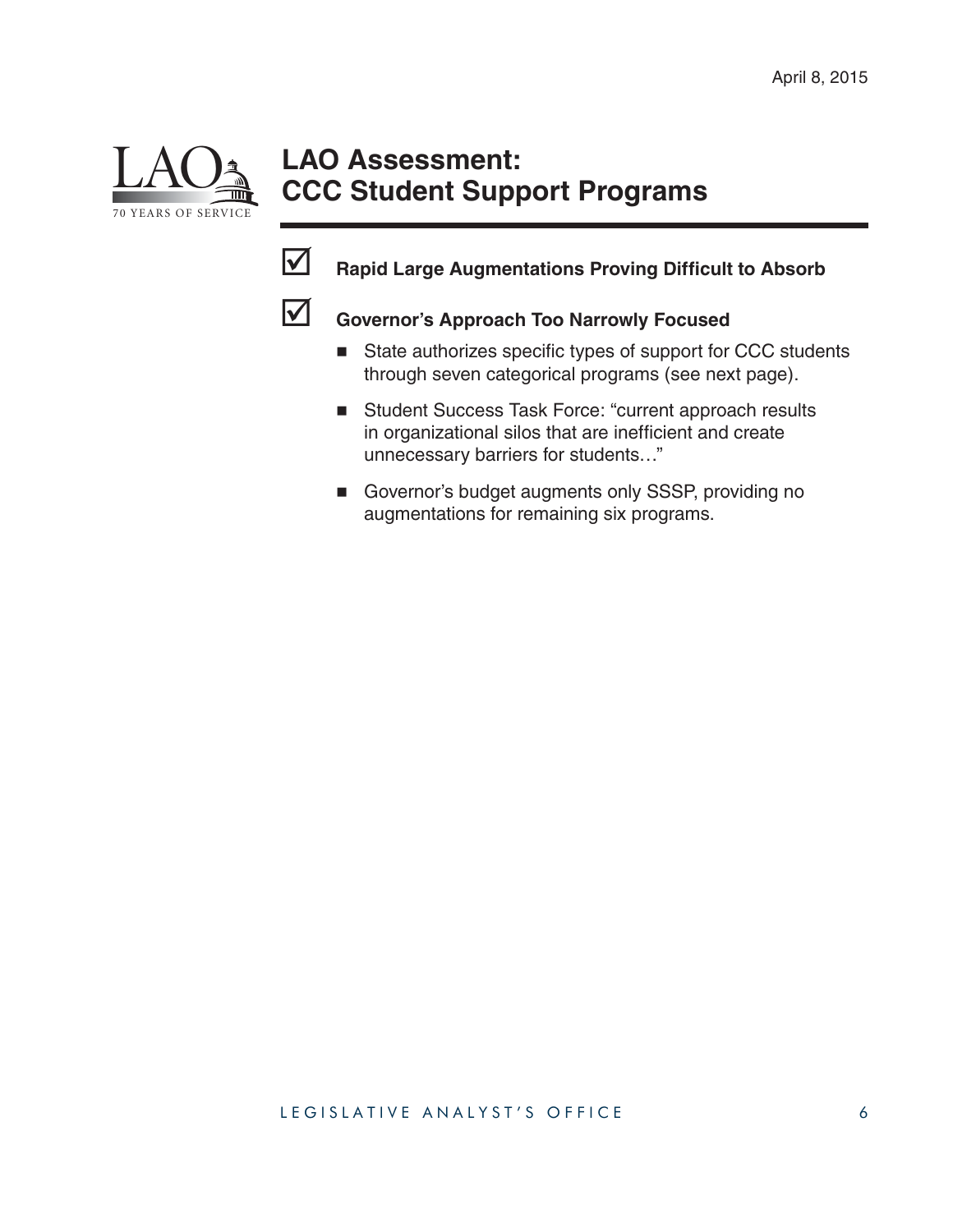**Change From 2014-15 Amount Percent**

20.0 20.0 20.0 — —

 $3.8$   $3.8$   $-$ 

 $3.4$   $3.4$   $3.4$   $-$ 

# LAO 70 YEARS OF SERVICE

## **LAO Assessment: CCC Student Support Programs** *(Continued)*

**Seven CCC Categorical Programs Provide Student Support Services** *(In Millions)* **Categorical Program 2013-14 Actual 2014-15 Revised 2015-16 Proposed** *Student Success and Support Program.* Funds assessment, orientation, and counseling (including educational planning) services for CCC students. Includes designated funding to identify and address disparities in access and completion for various subgroups of CCC students. Also provides \$2.5 million beginning in 2014-15 for technical assistance to community colleges that demonstrate low performance in student outcomes or other areas of college operations. \$99.2 \$271.7 \$471.7 \$200.0 74% *Extended Opportunity Programs and Services.* Provides various supplemental services (such as counseling, tutoring, and textbook purchase assistance) for low-income and academically underprepared students. 88.6 88.6 88.6 — — *Financial Aid Administration.* Funds staff to process federal and state financial aid forms and assist low-income students with applying for financial aid. 67.5 69.4 69.4 — — *CalWORKs Student Services.* Provides child care, career counseling, subsidized employment, and other supplemental services to CCC students receiving CalWORKs assistance. (These services 34.5 34.5 34.5 — —

county welfare departments.) **Student Success for Basic Skills Students.** Funds counseling and tutoring for academically underprepared students as well as curriculum and professional development for basic skills faculty.

are in addition to those provided to all CalWORKs recipients by

*Fund for Student Success.* Consists of three separate programs: two programs that provide counseling, mentoring, and other services for CCC students from low-income or historically underrepresented groups who seek to transfer to a four-year college; and one program for students who attend high school on a CCC campus.

*Campus Child Care Support.* Funds child care centers at 25 community college districts. (This child care is unique to these 25 districts and not part of the state's CalWORKs child care program.)  **Totals \$317.0 \$491.4 \$691.4 \$200.0 41%**

CalWORKs = California Work Opportunity and Responsibility to Kids.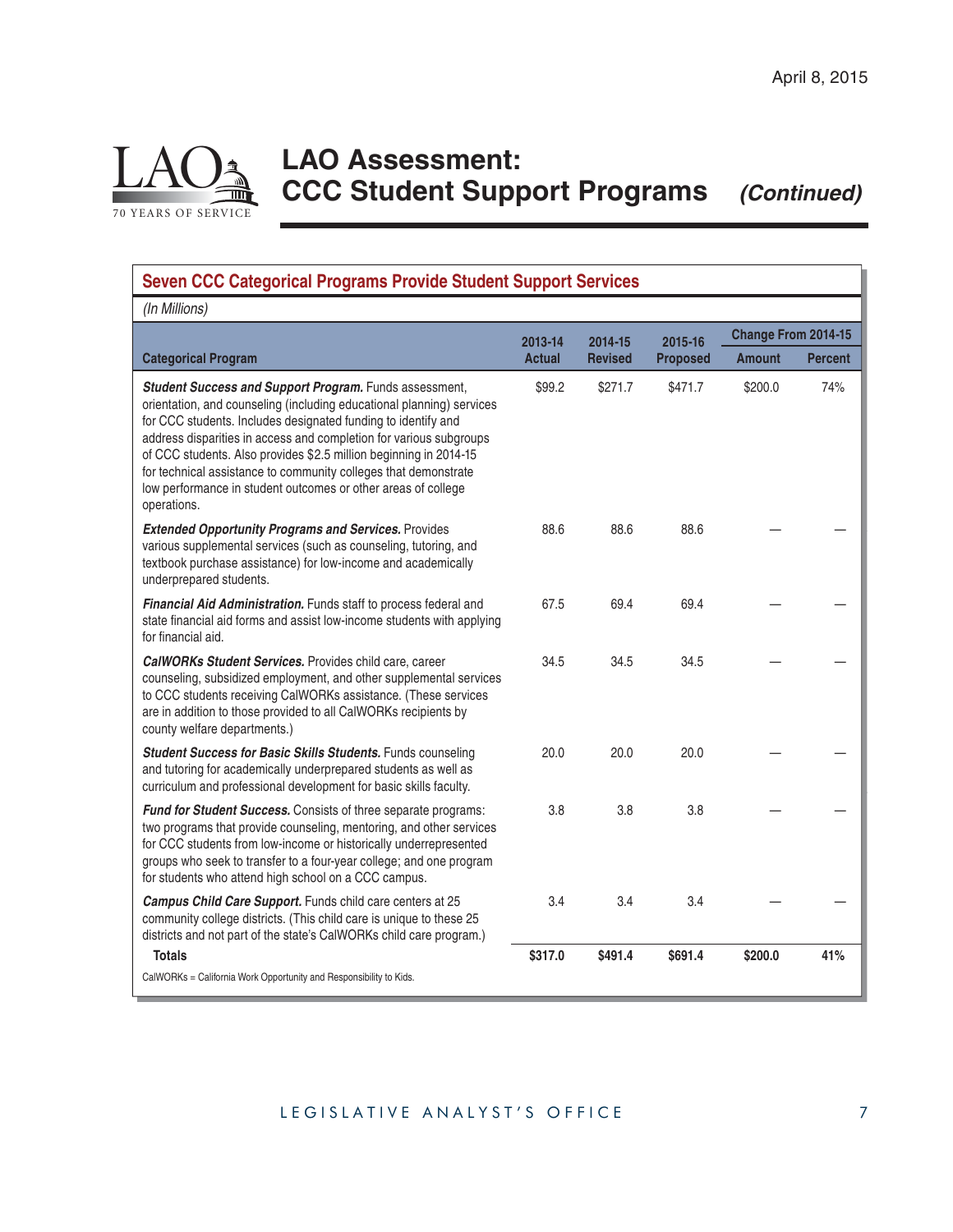

## **LAO Assessment: CCC Student Support Programs** *(Continued)*



#### **Multiple College and District Plans Address Student Success**

- Strategic plans.
- Educational master plans.
- SSSP plans.
- Student equity plans.
- Institutional effectiveness plans.
- Basic skills plans.
- Accreditation self-studies.
- Program reviews.

#### **Largest Differences in Outcomes Are Between College-Prepared and Unprepared Students**

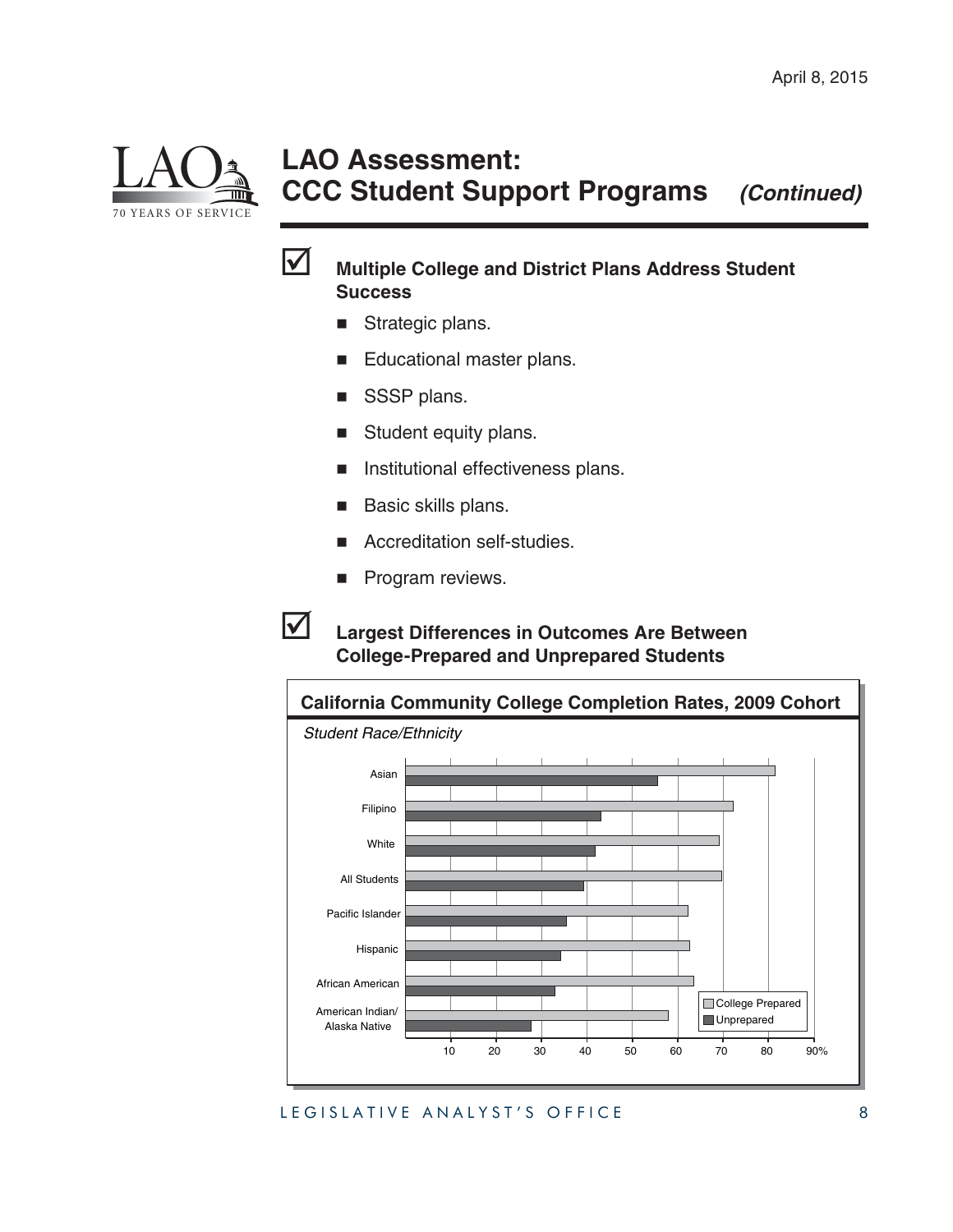

## **LAO Recommendation: CCC Student Support Programs**



## **Recommend Creating Student Support Block Grant**

- Consolidate seven student support programs into a new block grant.
- **Establish overall objectives for block grant, such as:** 
	- Improve student outcomes for all students.
	- Eliminate disparities in access and achievement among subgroups of students.
- Campuses would determine how best to remove barriers to access and success for each subgroup.
- Adopt allocation formula for block grant based on enrollment, indicators of need for services, and progress toward meeting program objectives.
- Streamline planning and reporting requirements.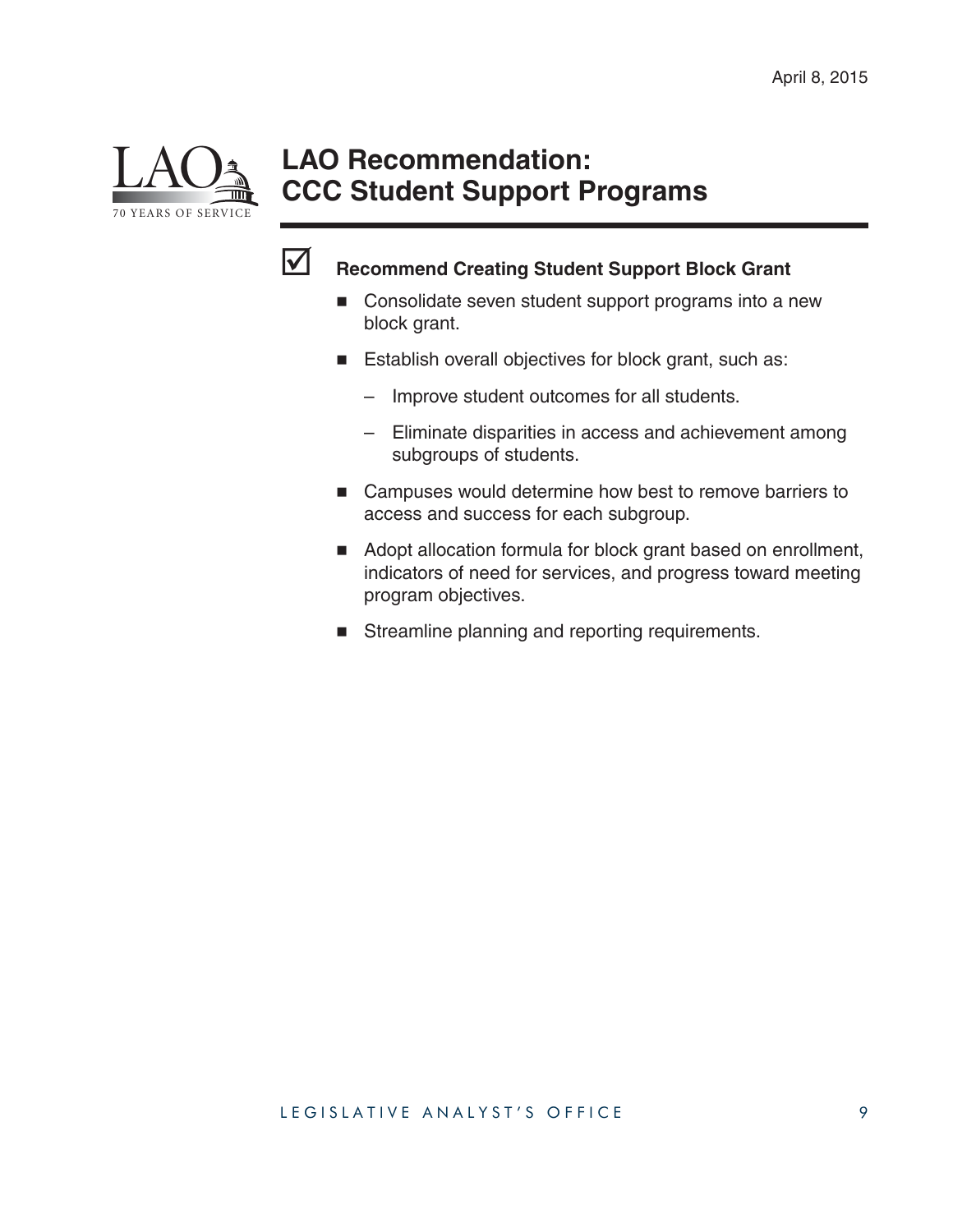

## **Governor's Budget: CCC Base Increases**

 **Proposed Funding Level Includes \$170 Million in Unallocated Proposition 98 General Fund (2.91 Percent)**



**Proposes \$125 Million General Apportionment Increase (2.14 Percent)**



 **Proposes \$92 Million Cost-of-Living Adjustment (COLA) (1.58 Percent)**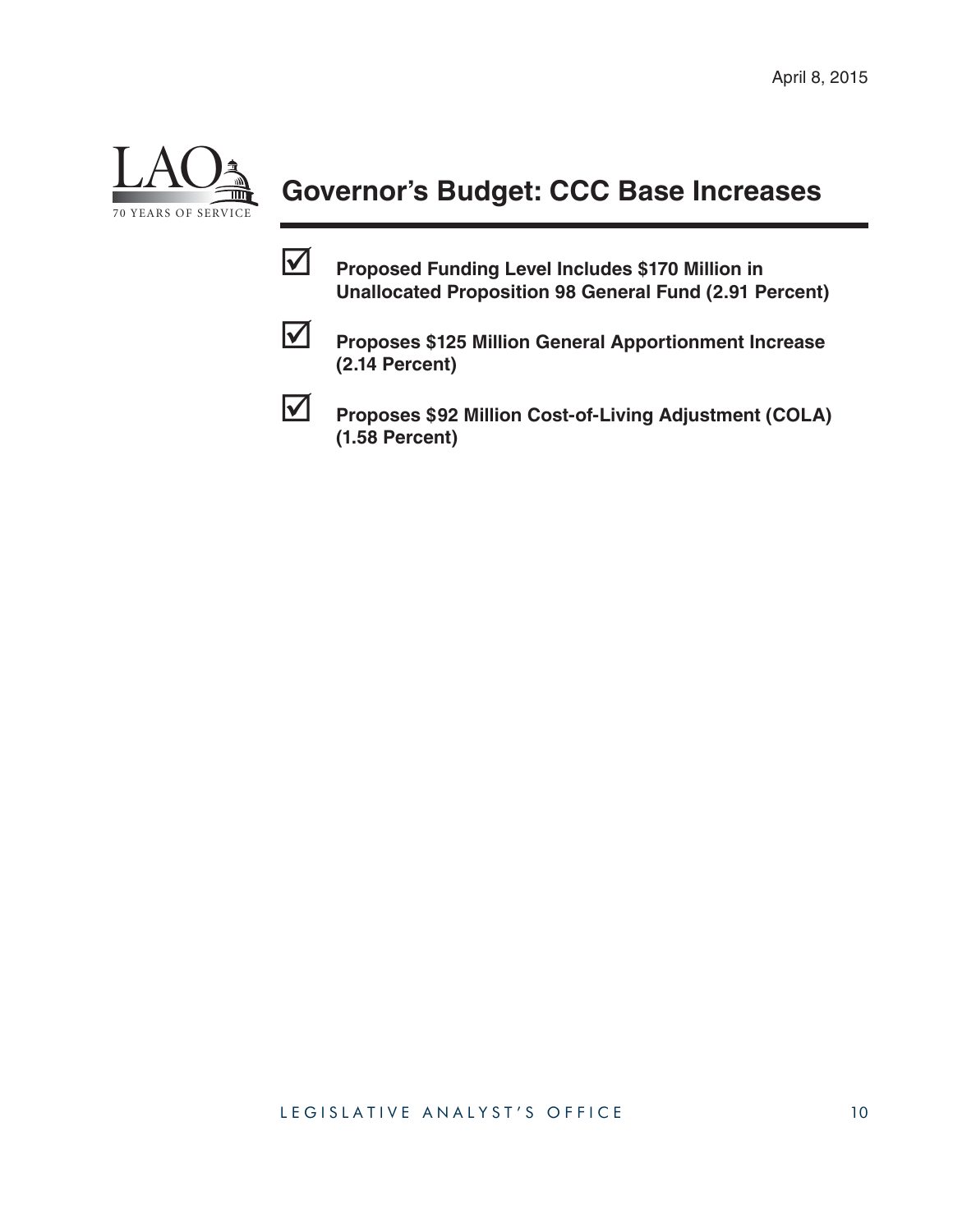

## **LAO Assessment and Recommendations: CCC Base Increases**

#### **Unallocated Base Increases**



#### **Consider How Best to Use \$295 Million in Currently Unallocated Proposition 98 Funds**

- Allocate \$170 million unallocated Proposition 98 funds and \$125 million unallocated apportionment increase for specified priorities.
- Consider increases for one-time or ongoing purposes. (One-time initiatives would help minimize risk of cutting ongoing programs in 2016-17 were the economy to sour.)

#### **COLA**



**Adopt COLA (Final Rate Known by Early May)**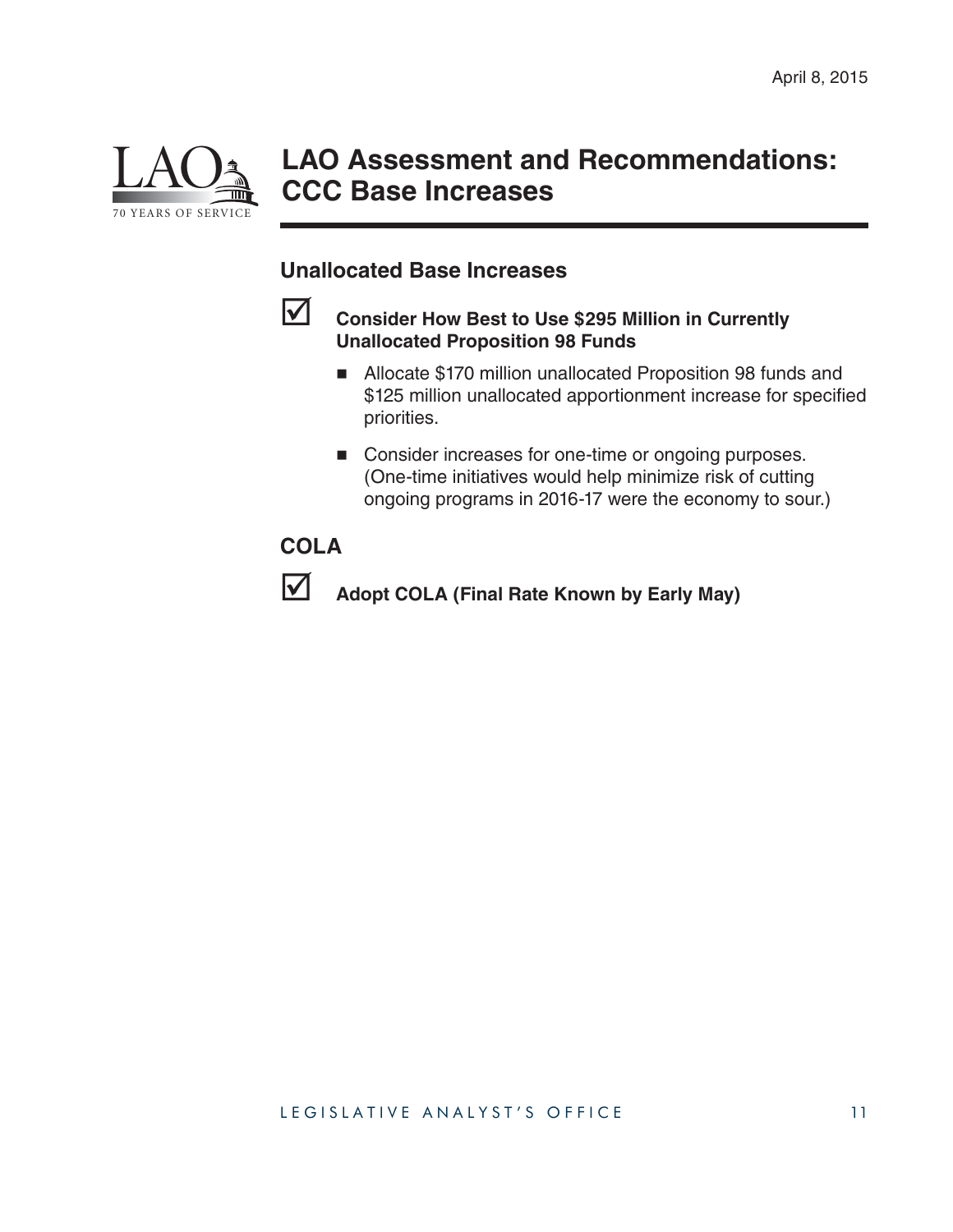

## **Governor's Budget: Enrollment Growth**



## **Proposes \$107 Million for 2 Percent Enrollment Growth**

- Would fund additional 23,000 full-time equivalent students.
- Growth funds to be allocated by a new formula being developed by CCC Chancellor's Office pursuant to 2014 legislation. Allocation is to be based primarily on "each community's need for access to the community colleges, as determined by local demographics."



#### **Changes Two Budgetary Practices for Enrollment Growth**

- No longer keeps enrollment growth funding separate from other funding.
- Assumes growth funding can cover any restoration of recent enrollment declines as well as new growth.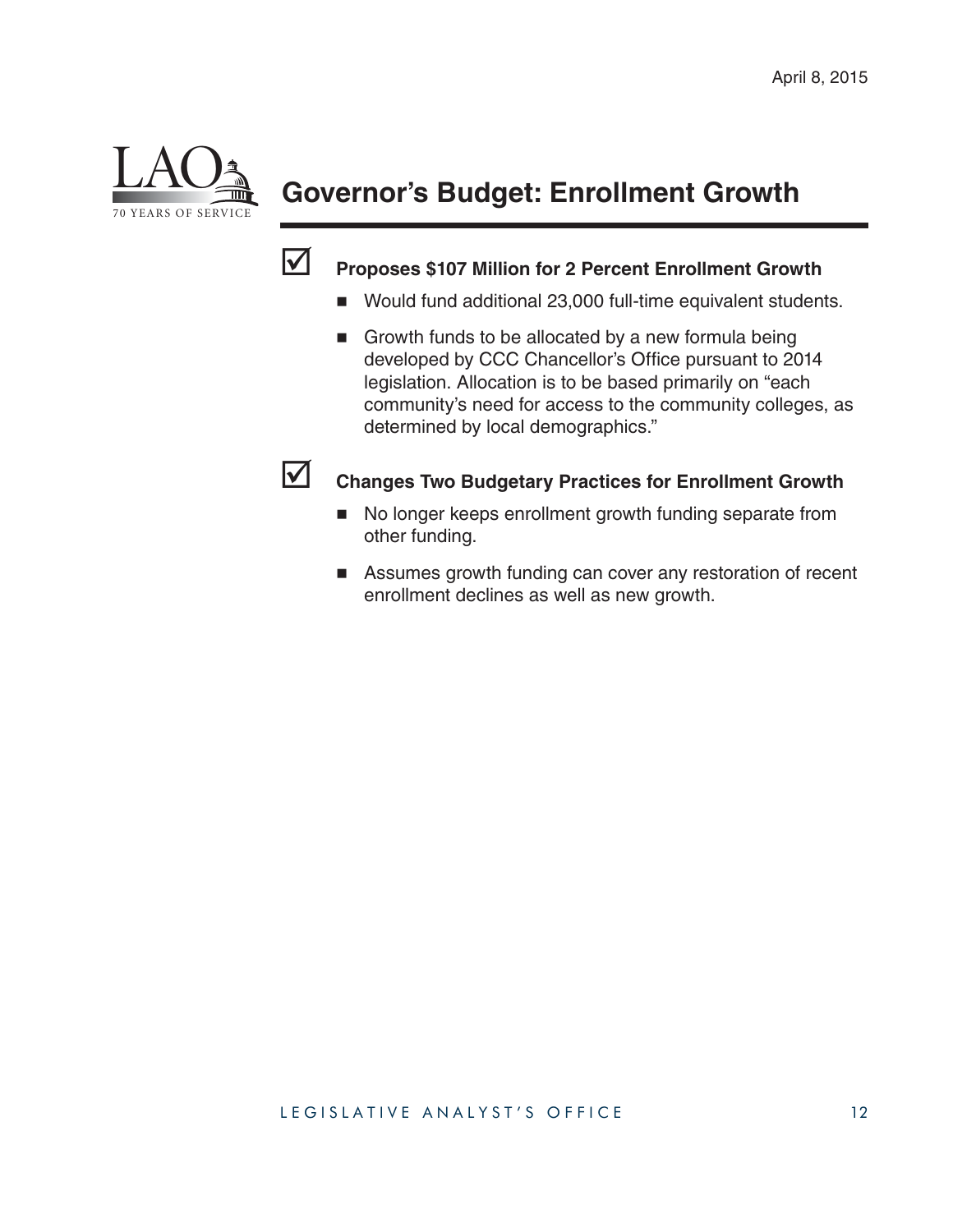

## **LAO Assessment and Recommendations: Enrollment Growth**

#### **Enrollment Growth: Funding Amount**



## **Funded Growth for 2014-15 Is 2.75 Percent**

- **Information to date suggests 2014-15 growth is about** 2 percent.
- Remaining 0.75 percent will convert most unfunded enrollment to funded enrollment.



**Recent Enrollment Trend Suggests Colleges Will Be Able to Achieve 2 Percent Target in 2015-16**



 **Use Updated Current-Year Information Available in Early May to Adjust 2014-15 and Set 2015-16 Enrollment Growth Levels**

#### **Enrollment Growth: Budgetary Practices**



**Proposal to No Longer Earmark Enrollment Growth Funding Reduces Transparency and Accountability**



**Continue to Specify Enrollment Growth Funding in Annual Budget Act**



 **Change in Budgeting for Enrollment Restoration Is Not a Technical Adjustment**



**LAU Consider Merits of Enrollment Restoration Policy Before Making Corresponding Budget Decision**